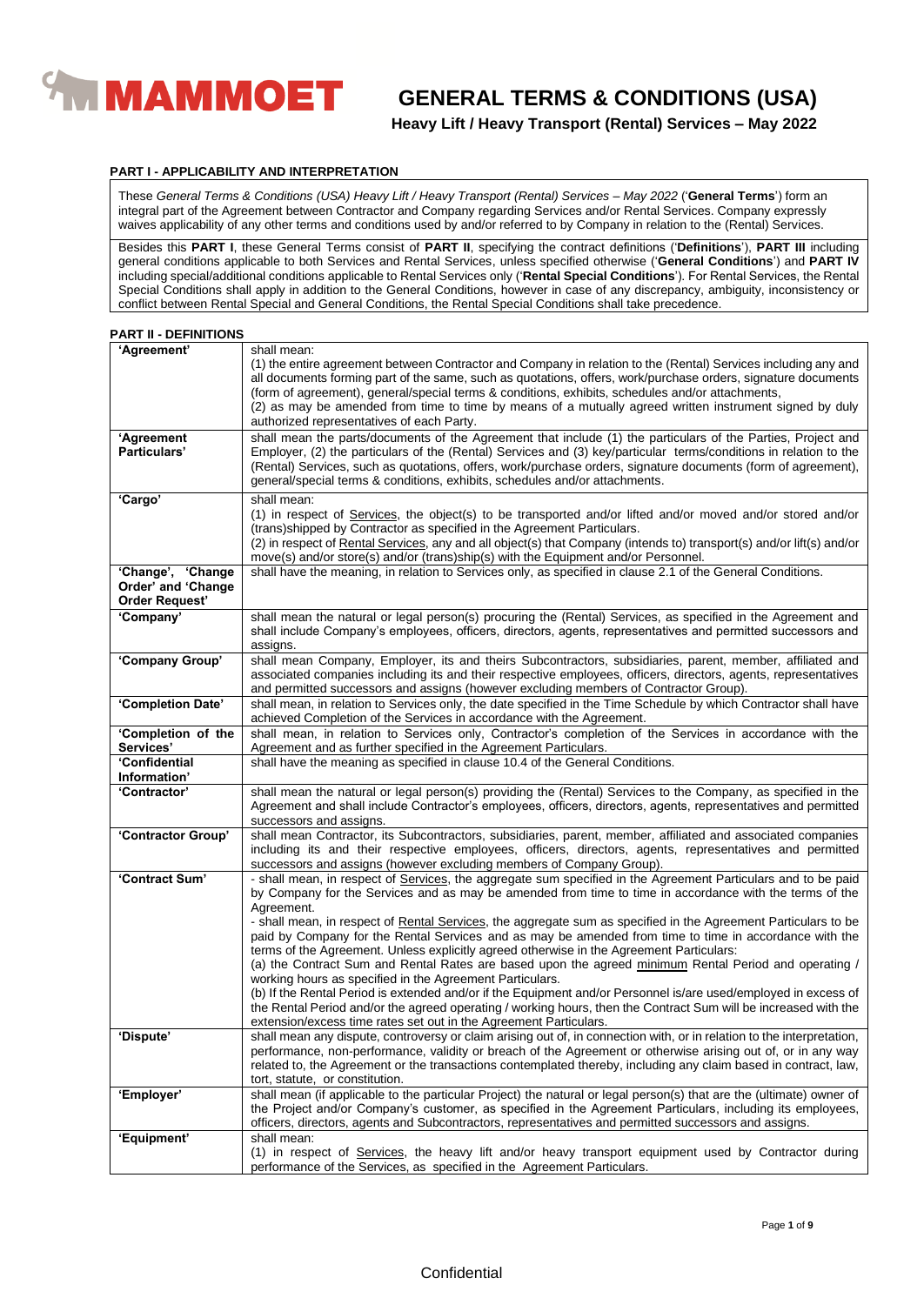

|                    | (2) in respect of Rental Services, the heavy lift and/or heavy transport equipment rented out to Company, as<br>specified in the Agreement Particulars. |
|--------------------|---------------------------------------------------------------------------------------------------------------------------------------------------------|
| 'Force Majeure'    | shall have the meaning as specified in clause 6.4 of the General Conditions.                                                                            |
| 'Inclement         | shall mean, at Contractor's sole discretion, the existence or effects of heavy rain, wind (including but not limited                                    |
| Weather'           | to wind at lifting altitude) and/or other climatic conditions (including but not limited to hail, snow, cold, , dust storm                              |
|                    | and/or extreme high temperature), by virtue of which it is either not reasonable and/or not safe for Personnel                                          |
|                    | and/or Equipment exposed to continue working or which prevents performance of all or part of the Services.                                              |
| Law                | shall mean statutes, acts, ordinances, sub-ordinate legislation, regulations, by-laws, orders, directions, awards                                       |
|                    | and proclamations of any governmental, public or statutory authority in any jurisdiction which affects the                                              |
|                    | Services.                                                                                                                                               |
| 'Original Contract | Shall mean the Contract Sum agreed at the time Contractor and Company entered into the Agreement, hence                                                 |
| Sum'               | excluding any increases of the same that may be made from time to time in accordance with the terms of the                                              |
|                    | Agreement (Particulars).                                                                                                                                |
|                    |                                                                                                                                                         |
| 'Parties/Party'    | Shall mean Company and Contractor / either Company or Contractor                                                                                        |
| 'Personnel'        | shall mean:                                                                                                                                             |
|                    | (1) in respect of Services, the personnel deployed by Contractor during performance of the Services, as specified                                       |
|                    | in the in the Agreement Particulars.                                                                                                                    |
|                    | (2) in respect of Rental Services, the personnel rented out to Company, as specified in the in the Agreement                                            |
|                    | Particulars.                                                                                                                                            |
| 'Project'          | shall mean the project specified in the Agreement Particulars.                                                                                          |
| 'Rental Period'    | shall be at least the minimum rental period for each piece of Equipment and/or each individual Personnel                                                |
|                    | member, all as specified in the Agreement Particulars.                                                                                                  |
|                    |                                                                                                                                                         |
|                    | Unless agreed otherwise in the Agreement Particulars:                                                                                                   |
|                    | (a) The Rental Period for each piece of Equipment and/or each individual Personnel member shall commence                                                |
|                    | on the earlier of (i) the agreed (anticipated) commencement date of the Rental Period (if any) or (ii) the date of                                      |
|                    | actual arrival of the Equipment and/or Personnel on Site.                                                                                               |
|                    | (b) The Rental Period for each piece of Equipment and/or each individual Personnel member shall include the                                             |
|                    | period during which the Equipment is assembled and disassembled and shall exclude the period during which                                               |
|                    | the Equipment and/or Personnel is/are transported to/from the Site.                                                                                     |
|                    | (c) The Rental Period for each piece of Equipment and/or each individual Personnel member shall end on the                                              |
|                    | later of (i) the agreed (anticipated) end date of the Rental Period (if any) or (ii) the date on which actual                                           |
|                    | disassembly at Site is achieved and Contractor can commence demobilization from Site.                                                                   |
| 'Rental Rate(s)'   | Shall<br>mean<br>the<br>(regular<br>extension/excess)<br>payable<br>by<br>Company<br>rate(s)<br>and<br>per                                              |
|                    | hour/day/week/month/annum/other time period for each piece of Equipment and/or each individual Personnel                                                |
|                    | member, as specified in the Agreement Particulars.                                                                                                      |
| 'Rental Services'  | shall mean the rent-out and hire of Equipment and/or Personnel by Contractor and Company respectively and/or                                            |
|                    | ancillary services provided by Contractor for the duration of the Rental Period, all as specified in the Agreement                                      |
|                    | Particulars and as may be amended in accordance with the terms of the Agreement.                                                                        |
| 'Services'         | shall mean the heavy lift, heavy transport and/or ancillary services/works provided by Contractor, as specified in                                      |
|                    | the Agreement Particulars and as may be amended in accordance with the terms of the Agreement.                                                          |
| 'Site'             | shall mean:                                                                                                                                             |
|                    | (1) in respect of Services, the location(s) and/or area(s) designated by Company where the Services is/are to                                           |
|                    | be performed as specified in the in the Agreement Particulars.                                                                                          |
|                    | (2) in respect of Rental Services, the location(s) and/or area(s) designated by Company where the Equipment                                             |
|                    | shall be used, as specified in the Agreement Particulars.                                                                                               |
| 'Subcontractor'    | shall mean, in respect of either Party, a natural or legal person having a direct contract with the respective Party                                    |
|                    | or with any other Sub(sub)contractor of the respective Party for the performance of a part of the Services or the                                       |
|                    | Project.                                                                                                                                                |
| 'Third Party'      | shall mean a natural or legal person not being (a member of) Company Group or Contractor Group.                                                         |
| 'Time Schedule'    | shall mean, in relation to Services only, Contractor's schedule for performance of the Services as specified in                                         |
|                    | the Agreement Particulars.                                                                                                                              |

#### **PART III – GENERAL CONDITIONS**

#### **1. SCOPE OF SERVICES (WORK)**

In consideration for the Contract Sum, Contractor shall perform, provide and/or supply all (Rental) Services, set forth in the Agreement and perform all other obligations as set out in the terms and conditions of the Agreement (Particulars).

**2. CHANGES** (applicable to Services only)

**2.1 Change definitions**

2.1.1 '**Change**' shall mean any (1) change in the quality, quantity or nature of the Services including but not limited to additions, increases, decreases, omissions, removal, alterations, sequence changes and/or (2) Contractor proposed Changes as to accelerate performance of Services and/or achieve efficiency improvements and/or cost reductions and/or (3) change in Law.

'**Change Order**' shall mean a written instrument:

(1) formalizing a Change identified, initiated or required by either Company or Contractor,

(2) mutually agreed between authorized representatives of Company and Contractor,

(3) specifying the scope and details of the Change in the Services,

(4) specifying the amount of the adjustment, if any, in the Contract Sum, and

(5) the extent of the adjustment, if any, to the Time Schedule and/or Completion Date.

'**Change Order Request**' shall mean a written request or proposal for a Change Order submitted by either Company or Contractor and including:

(i) a description of the nature of the Change and the cause(s), event(s) and/or circumstances giving rise to the Change; and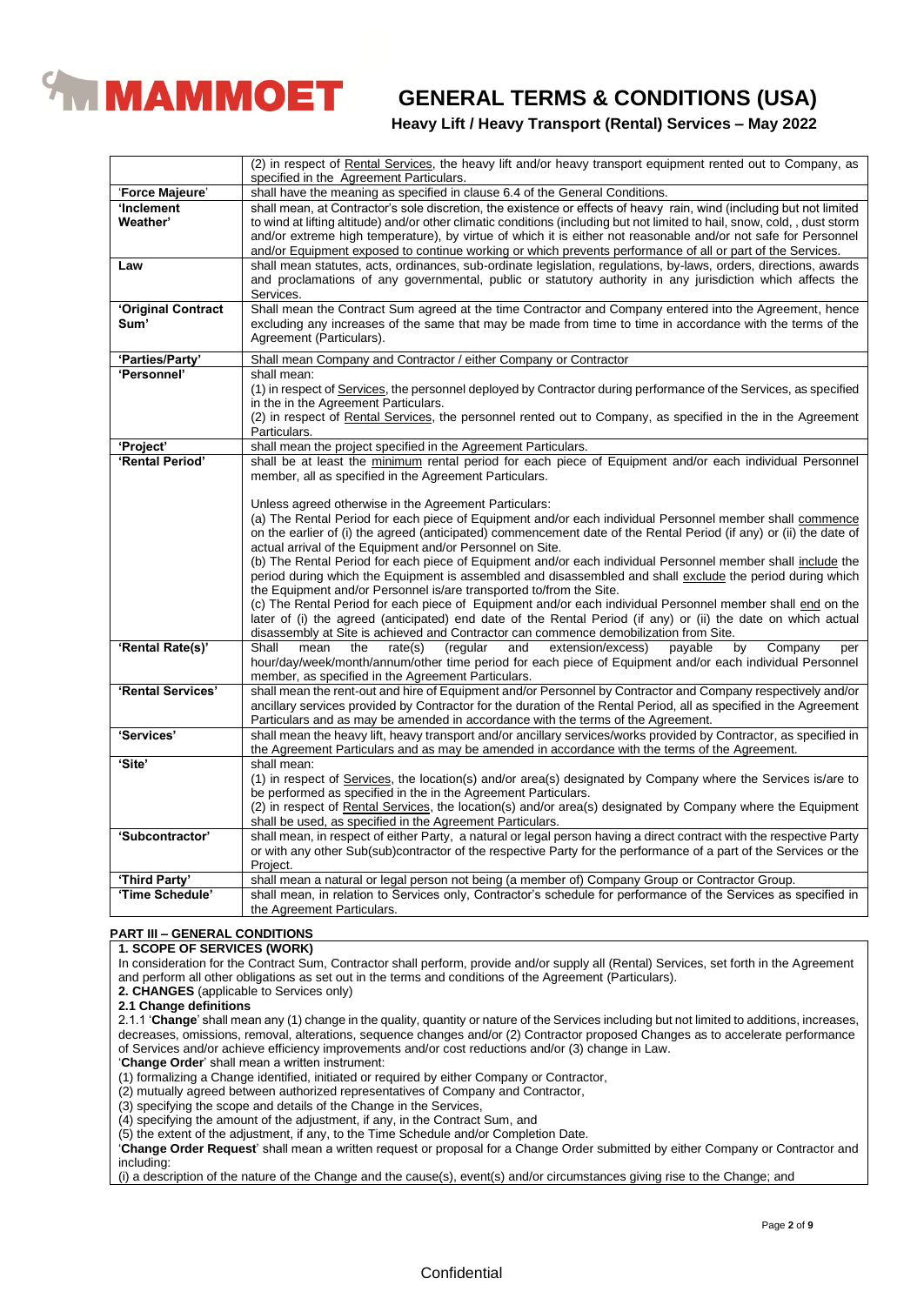

(ii) to the extent reasonably known by and available to the Party submitting the request at the time of submission, a general description of the impact of the Change and a specification/substantiation/estimate of the impact of the Change (if any) on the Contract Sum and/or Time Schedule and/or Completion Date. **2.2 Each Party can submit a Change Order Request** 2.2.1 Company may from time to time, but prior to Completion of the Services and subject to the limitations set in this clause 2, submit to Contractor a Change Order Request in relation to (a) Change(s) in the Services. 2.2.2 Contractor may from time to time, but prior to Completion of the Services, submit to Company a Change Order Request in relation to (a) Change(s) in the Services it has identified. **2.3 Company's and Contractor right to reject a Change Order Request** 2.3.1 Company may reject a Change Order Request submitted by Contractor if and to the extent the Change is necessary to overcome or correct: (i) the adverse consequences of a breach by Contractor of its obligations under the Agreement and/or defect in the Services caused by Contractor; and/or (ii) the adverse consequences of a negligent act or omission of Contractor in relation to the Services. 2.3.2 Contractor may reject a Change Order Request submitted by Company if and to the extent the scope of the Change falls outside the scope of Contractor's normal business activities and/or if other projects of Contractor or its (Sub)contractors will be delayed unreasonably at the sole discretion of Contractor. **2.4 Circumstances entitling Contractor to (request) a Change Order** 2.4.1 The following events and circumstances will in any event entitle Contractor to a Change Order including any adjustment of the Contract Sum and/or Time Schedule and/or Completion Date resulting therefrom: (a) Company's failure to meet its obligations under the Agreement; (b) amendment or additions to documentation, drawings or other information provided by Company; (c) new, additional or deviating instructions, directions and/or acts or failures to act by Company during performance of the Services; (d) delays or disruption caused by Company, Employer and/or any of its/their other (Sub)Contractors; (e) actual ground/subsoil conditions that cannot withstand the ground bearing pressure ('GBP') required for Contractor's equipment (including Cargo weight) used during performance of the Services, as specified by Contractor in the Agreement. In addition, Company shall also indemnify Contractor Group in respect of any and all damages, losses, claims, costs etc. resulting from such insufficient/unsuitable subsoil conditions; (f) the structural integrity of the Cargo is insufficient to safely and efficiently execute the Services and/or is not suitable for the lift and/or transport method used during performance the Services as specified in the Agreement. In addition, Company shall also indemnify Contractor Group in respect of any and all damages, losses, claims, costs etc. resulting from such unsuitability. (g) inaccuracy, incorrectness and/or incompleteness of information and documentation that Company has provided or has caused to be provided to Contractor. (h) Change in applicable laws, site rules and regulations, safety rules and/or regulations impacting performance of the Services; (i) Delays or disruption caused by conditions which, in Contractor's sole opinion, make performance of the Services and/or operation of Contractor's equipment potentially unsafe or potentially hazardous to life or property, including but not limited to operating equipment beyond operating limits specified by manufacturer and Inclement Weather. (j) other events, conditions and circumstances not caused by and/or beyond Contractor's control (including but not limited to Force Majeure events) and/or for which Company is responsible pursuant to this Agreement or at law and/or a change in Law coming into force after the date the Agreement is executed. **2.5 Determination of Contract Sum adjustment** 2.5.1 Adjustments to the Contract Sum on account of a Change in the Services shall be determined by any one or a combination of the listed methods, following the below order of precedence: (a) in accordance with applicable unit or hourly rates specified in the Agreement for equal or similar Services or subsequently agreed upon; (b) on a cost-plus basis including a mark-up of fifteen percent (15%) of the aggregate amount. (c) by mutual agreement of a (itemized) lump sum; (d) a fair and reasonable valuation method as may otherwise be agreed between the Parties. **2.6 Change Order processing and disputes** 2.6.1 Change Order Requests submitted by Contractor shall be approved, modified or rejected in writing by Company promptly upon submission by Contractor and in no event later than fourteen (14) days after such submission.. 2.6.2 If Contractor and Company cannot agree on adjustment of the Contract Sum and/or Time Schedule and or Completion Date and/or on any other aspect of the Change or Change Order Request submitted by Company, Company may, subject to clause 2.3.2, direct Contractor in writing to proceed and execute the Change as requested by Company. In such event: (a) to the extent the disagreement relates to compensation, Contractor is not obligated to perform the Change until Company has issued a written instruction to proceed to Contractor and granted Contractor a (provisional) Contract Sum adjustment equal to direct costs plus a 15% mark-up for overhead and profit. (b) the disagreement about the Change (Order Request) shall qualify as a Dispute for which either Party may commence (expedited) dispute resolution in accordance with clause 9.2.2. ('Disputes'). **2.7 Scope reduction or removal** 2.7.1 Company may only request a Change Order including removal or reduction of parts or items of the Services to the extent such removed of reduced parts or items will not be performed by any other party including Company. Such removal or reduction of Services by Company shall be treated as a (partial) termination of the Agreement and will entitle Contractor to compensation as set out in clause 6.1 ('Termination by Company for its convenience'). **3. SCHEDULE, SCHEDULE CHANGES AND DELAY 3.1 General** 3.1.1 Contractor shall commence and proceed with performance of the (Rental) Services in accordance with the Time Schedule, agreed Mobilization date(s) and/or Rental Period and (in case of Services) shall complete/provide the Services (or any specified part thereof) on or before the date(s) as specified in the Time Schedule (including the overall Completion Date), subject to extension of time pursuant to clauses 3.3 (Delay or schedule changes not caused by Contractor) and 6.4 (Force Majeure). **3.2 Company's right to suspend Services or Amend Time Schedule for its convenience**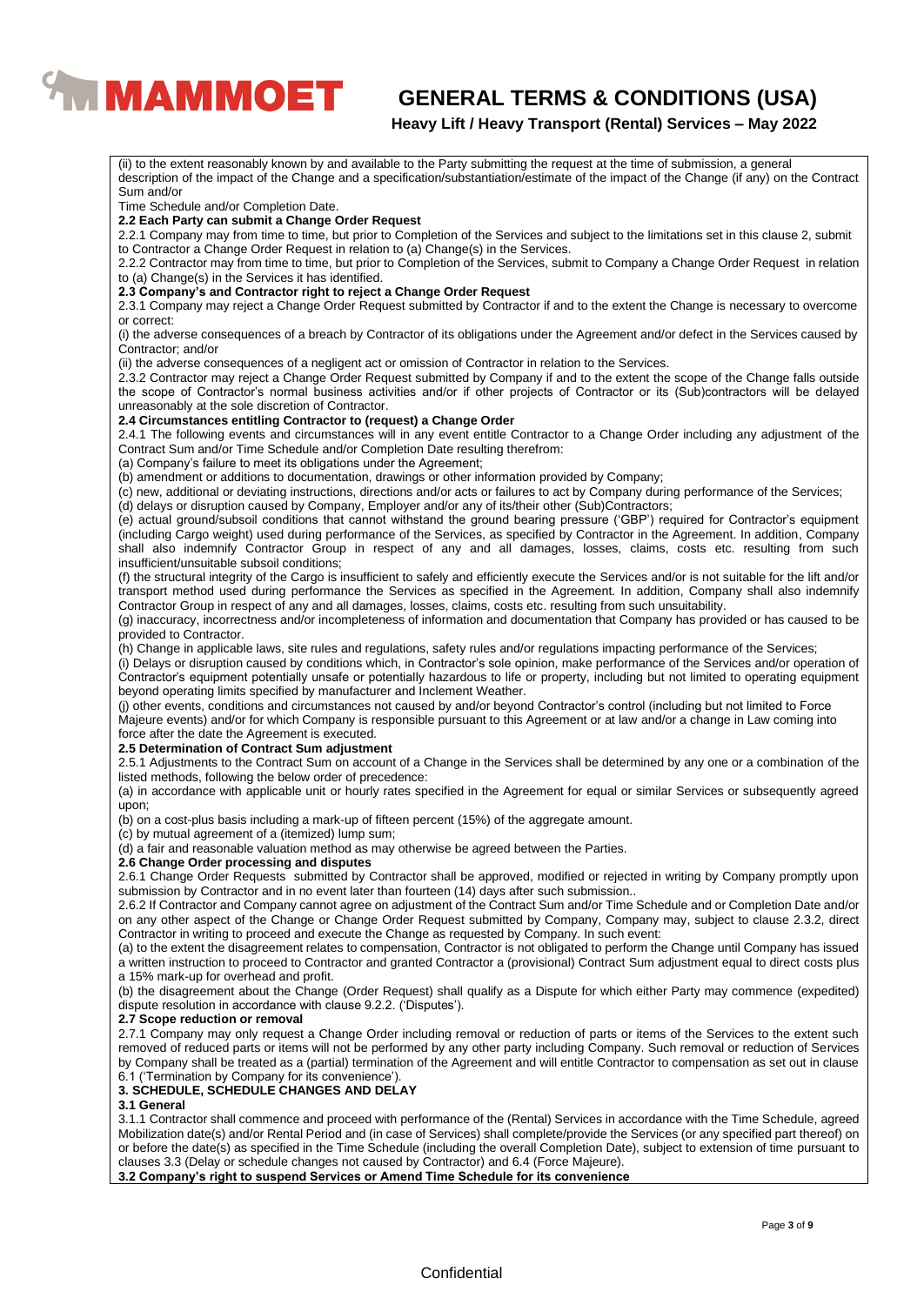

# **GENERAL TERMS & CONDITIONS (USA)**

**Heavy Lift / Heavy Transport (Rental) Services – May 2022**

3.2.1 Company may, at any time, instruct Contractor to suspend the Services or part thereof and/or amend the Time Schedule, for any reason whatsoever by giving notice in writing to Contractor indicating the effective date(s) of suspension. Contractor shall cease the Services on the effective date of suspension as instructed, and in the case of services which cannot be ceased immediately, Contractor shall use reasonable endeavours to cease services as soon as possible.

3.2.2 Company may at any time instruct Contractor to resume the Services by giving written notice to Contractor specifying the effective date of resumption, however subject to a notice period of at least ten (10) days within which Company shall provide an updated Time Schedule to Contractor.

#### **3.3 Delay or schedule changes not caused by Contractor – compensation & time extension**

3.3.1 In the event of suspension (including suspension for Company's convenience) or other delay (including Company initiated changes to the Time Schedule) due to circumstances not attributable to Contractor (including but not limited to a lawful suspension of the performance of the Services by Contractor and/or a Change Order event or circumstance as specified in clause 2), Contractor shall be entitled to:

(a) delay compensation in accordance with the applicable prices and (unit) rates set forth in the Agreement Particulars and/or, to the extent such prices and (unit) rates are not available, (b) on a cost-plus basis including a mark-up of fifteen percent (15%) of the aggregate amount; and

(b) extension of time in respect of the Time Schedule (including any intermediary milestones and the Completion Date) equal to the duration of the suspension/delay plus any further extension that may be reasonably necessary as caused by the suspension/delay.

3.3.2 The following shall equally apply to each Party and be subject to clause 2 ('Changes') of the Agreement:

(i) Notification of suspension or other delay not attributable to Contractor

(ii) Submission of a request to the other Party regarding suspension or other delay not attributable to Contractor; and

(iii) Resolution of any disagreement between the Parties about adjustment of the Contract Sum and/or Time Schedule and or Completion Date and/or on any other aspect of the suspension or other delay not attributable to Contractor.

#### **3.4 Delay or Schedule changes caused by Contractor – Liquidated Damages**

3.4.1 If due to its negligence Contractor is the sole cause of a failure to complete the Services by the Completion Date or, in case of Rental Services, to mobilize or provide the Equipment and/or Personnel on the agreed date(s) during the Rental Period Contractor shall be liable to pay delay liquidated damages only if such is specified in the Agreement Particulars. Such liquidated damages are to be applied as Company's sole financial remedy for loss or damages arising out of Contractor's failure and be considered as a genuine preestimate of the losses incurred.

3.4.2 In any event Contractor's total aggregate liability in relation to liquidated damages shall be limited to 5% of the Original Contract Sum unless otherwise specified in the Agreement Particulars. Liquidated damages shall be Company's sole remedy for delay and Contractor's failure as specified in clause 3.4.1. In the event that time is at large, quantum of Company's claim for general damages for delay shall be limited to 5% of the Original Contract Sum.

#### **4 PRICE, PAYMENT AND TAX**

#### **4.1 Contract Sum**

4.1.1 The Contract Sum to be paid for the (Rental) Services, the breakdown of the Contract Sum and the relevant payment terms and conditions are provided in the Agreement Particulars. The Contract Sum is based upon the (scope of) the (Rental) Services and is subject to any Change Order or other amendment in accordance with the Agreement.

#### **4.2 Payment**

4.2.1Company shall pay:

(a) the (agreed parts of) the Contract Sum plus any applicable taxes, duties etc. as defined in clause 4.2(c) in accordance with the payment (milestone) schedule and within the payment period(s) set out in the Agreement Particulars,

(b) within 30 days from submission of each invoice by Contractor; and

(c) without any withholding of any nature (excluding as required by applicable law). No payment from Company to Contractor shall depend on payment from Employer to Company.

#### **4.3 Tax**

4.3.1 The Contract Sum is exclusive of VAT and all other taxes, duties and/or penalties etc. levied by government and/or other authorities in respect of and/or in connection with the Agreement or the Services, with the exception of corporate income tax and/or other tax on income to the extent due by Contractor in accordance with applicable law.

#### **4.4 Inflation**

4.4.1 The Contractor may increase the Contract Sum at any time by giving the Company not less than 14 days' notice in writing where there is an increase in the direct cost to the Contractor of supplying the relevant Services and which is due to any factor beyond the control of the Contractor.

#### **5 OTHER (RENTAL) SERVICES RELATED CONDITIONS & PRICE ASSUMPTIONS**

#### **5.1 Information and documents**

5.1.1 A Party may fully rely on the information and documentation provided by or on behalf of the other Party. Each Party is responsible for the accuracy, correctness and completeness of the information and documentation it has provided or has caused to be provided to the other Party. The providing Party shall indemnify the other Party for any damages, losses, claims, costs etc. which result from the inaccuracy, incorrectness and / or incompleteness of the information and documentation of the providing Party.

5.1.2 (applicable to Services only) Contractor shall, if required by or pursuant to the Agreement and subject to its professional knowledge as a heavy lifting and transport company and subject the scope of the Services, review all documents, drawings, specifications and instructions relating to the Services for discrepancies and errors. However Company is and shall remain responsible for any and all consequences resulting from such discrepancies and errors in documents, drawings, specifications and instructions as received by Contractor from Company.

## **5.2 Permits, compliance with law, quarantine requirements**

5.2.1 Unless specified otherwise in the Agreement, Company is responsible for obtaining, at its own expense, all permits, licences, customs clearance and other approvals required for performance of the Project and/or the (Rental) Services and for getting access to the Site.

5.2.2 Contractor and Company shall comply with all applicable laws, regulations, ordinances and/or other regulatory requirements and instructions of governments.

5.2.3 For the avoidance of doubt, to the extent that Contractor is obliged to comply with any applicable quarantine requirements, this shall qualify as a Change entitling Contractor to a Change Order.

### **5.3 Site accessibility & conditions**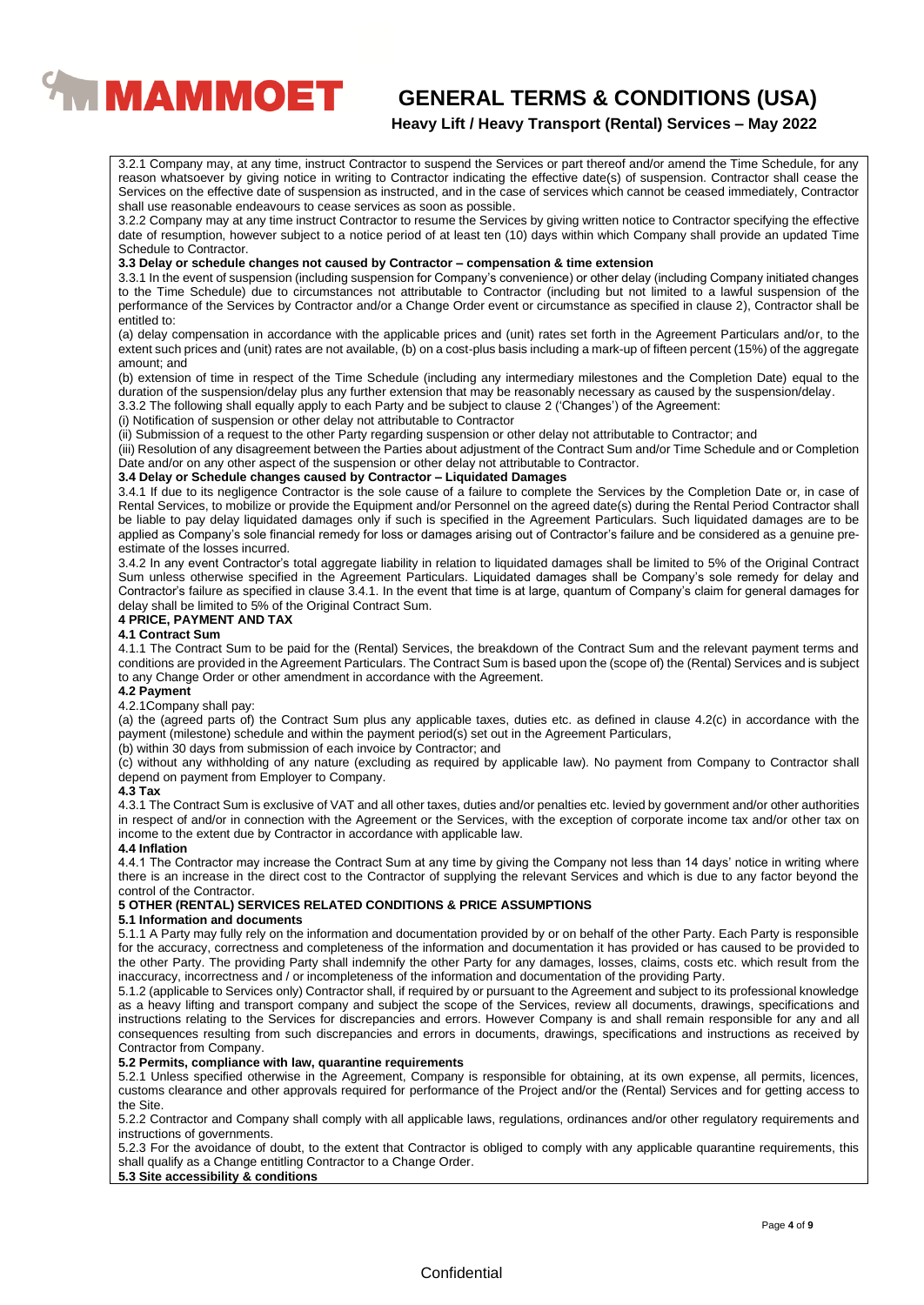

## **GENERAL TERMS & CONDITIONS (USA)**

## **Heavy Lift / Heavy Transport (Rental) Services – May 2022**

5.3.1 Company shall ensure that the Site is properly accessible, that Contractor's equipment can be mobilised and/or assembled properly and safely to, on and from the Site and that the (Rental) Services can start on the agreed date and can be performed without interruption or hindrance.

5.3.2 Company shall further provide good working conditions at the Site (in particular with regard to health and safety) and ensure that such conditions comply with all local regulations and requirements.

**5.4 Professional / independent performance of Services** (applicable to Services only)

5.4.1 Contractor shall exercise all reasonable skill, care and diligence in the performance of the Services and shall carry out all its responsibilities in accordance with recognized professional standards.

5.4.2 Contractor shall have the sole control over the means and methods required for performance of the Services. Contractor shall plan and execute the Services as it suits the Contractor best, provided that the Contractor complies with the Time Schedule and reasonable instructions of the Company in accordance with the provisions of the Agreement.

#### **5.5 Safety First**

5.5.1 Notwithstanding anything to the contrary in the Agreement the Contractor shall in any event not be required to undertake any activities or comply with any instruction or direction, which are reasonably deemed by the Contractor to be unsafe or potentially hazardous to life or property.

#### **5.6 Cargo**

5.6.1 Unless specified otherwise in the Agreement, Company is responsible for providing Cargo hoisting, anchor, jacking and/or lashing points with a capacity/strength that is sufficient for efficient and safe performance of the Services or, in case of Rental Services, efficient and safe performance of the activities Company intends to execute with the Equipment. Company shall further be responsible for Cargo packaging.

5.6.2 Company shall ensure that the Cargo, in all aspects including but not limited to structural integrity, centre of gravity, weight and/or design, is suitable and able to withstand the forces and/or manipulation resulting from the agreed method for performance of the Services (e.g. lifting, transportation, jacking and/or sliding) or, in case of Rental Services, for the activities Company intends to execute with the Equipment.

#### **5.7 Warranty and defects** (applicable to Services only)

5.7.1 Contractor warrants that it shall use good workmanship and perform the Services in accordance with the provisions of the Agreement. Notwithstanding and due to the nature of the Services it is expressly agreed that Contractor is not responsible for works of repair, reconstruction, re-testing, and rectification and shall not make good defects, imperfections or other faults as may occur after completion of (an intermediary milestone of) the Services.

#### **6 SUSPENSION / TERMINATION / CANCELLATION**

#### **6.1 Termination by Company for its convenience**

6.1.1 Company may, at any time, cancel or terminate the Agreement, for any reason whatsoever and at its own convenience by giving notice in writing to Contractor indicating the effective date of the termination.

6.1.2 In the event of termination or cancellation of the Agreement in accordance with this clause 6.1 Company shall pay to Contractor (a) the value of the (Rental) Services performed up to and including the effective date of the termination, (b) agreed demobilisation fees plus all reasonable cost incurred by Contractor as a result of the termination/cancellation and (c) a fee of 25% of the remaining terminated non-performed value of the Services or, in case of Rental Services, the sum as specified in the Agreement Particulars to be paid by Company for the remaining terminated part of the agreed minimum Rental Period. To the extent applicable and possible such value and costs shall be calculated by applying the pricing/rates included in the Agreement.

#### **6.2 Termination by Company for Cause (Contractor's default/breach)**

6.2.1 If Contractor breaches any material obligation it has assumed in the Agreement and does not cure such violation within thirty (30) days ('Cure Period') following written notice of such breach from Company to Contractor to be issued within 10 days of the date of the breach, then Company may terminate the Agreement by giving ten (10) days' written notice to Contractor. ln the event that such breach is not reasonably susceptible to cure within thirty (30) days, Contractor's Cure Period shall be extended to a maximum of ninety (90) days, unless otherwise agreed to by Company in writing.

6.2.2 In the event of termination for cause Company shall pay Contractor the value of (Rental) Services performed less any direct and reasonable costs incurred as a result of having the (Rental) Services performed by a replacement Subcontractor.

#### **6.3 Suspension / Termination by Contractor for Cause (Company's default/breach)**

#### 6.3.1 If:

(a) Company has failed to pay Contractor for the (Rental) Services for a period of fifteen (15) days after the date such payment is due under the Agreement, and/or

(b) Company is in breach of any of its other material obligations assumed under the Agreement and it does not cure such breach within thirty (30) days following written notice of such breach from Contractor to Company, and/or

(c) the Services or the Project, in whole or substantial part, is stopped for a period of sixty (60) consecutive days through no act or fault of Contractor,

then without prejudice to any other rights and remedies that Contractor may have under or pursuant to the Agreement (provided by law or in equity), the Contractor may give Company ten (10) days' written notice' ('Suspension Notice') of such breach or default and, in the event such breach, failure or default is not cured within such ten (10) day time period, Contractor may suspend performance under the Agreement.

6.3.2 If such breach, failure or default is not cured by Company within twenty (20) days from the date of the Suspension Notice, Contractor may terminate from the Agreement and shall be paid, in each case without duplication: (i) the amounts, fees and costs as specified in clause 6.1 (Termination for Company's convenience) plus (ii) any further losses or damages incurred by Contractor and not expressly waived pursuant to the Agreement.

#### **6.4 Force Majeure**

6.4.1 Force Majeure' shall mean circumstances, conditions and/or events, which are beyond the reasonable control of either Party and that could not be foreseen at the time the Agreement was entered into, occurring in the absence of any fault of negligence of any Party and which cannot be avoided or prevented through the adoption of reasonable measures, which temporarily or permanently prevent the performance of any obligation (with the exception of payment obligations) under the Agreement, including but not limited to industry wide or regional strikes, substantial supply chain disruptions and labour disturbances, (not including the personnel of the Group of the affected Party), cyber security related events, mutinies, quarantines, epidemics, pandemics, wars (whether declared or undeclared), acts of terrorism, blockades, embargo's, riots, civil disturbances, civil wars, fires, storms and/or other weather conditions and/or other acts of nature. Inclement Weather that is not abnormal for the Site shall not qualify as Force Majeure.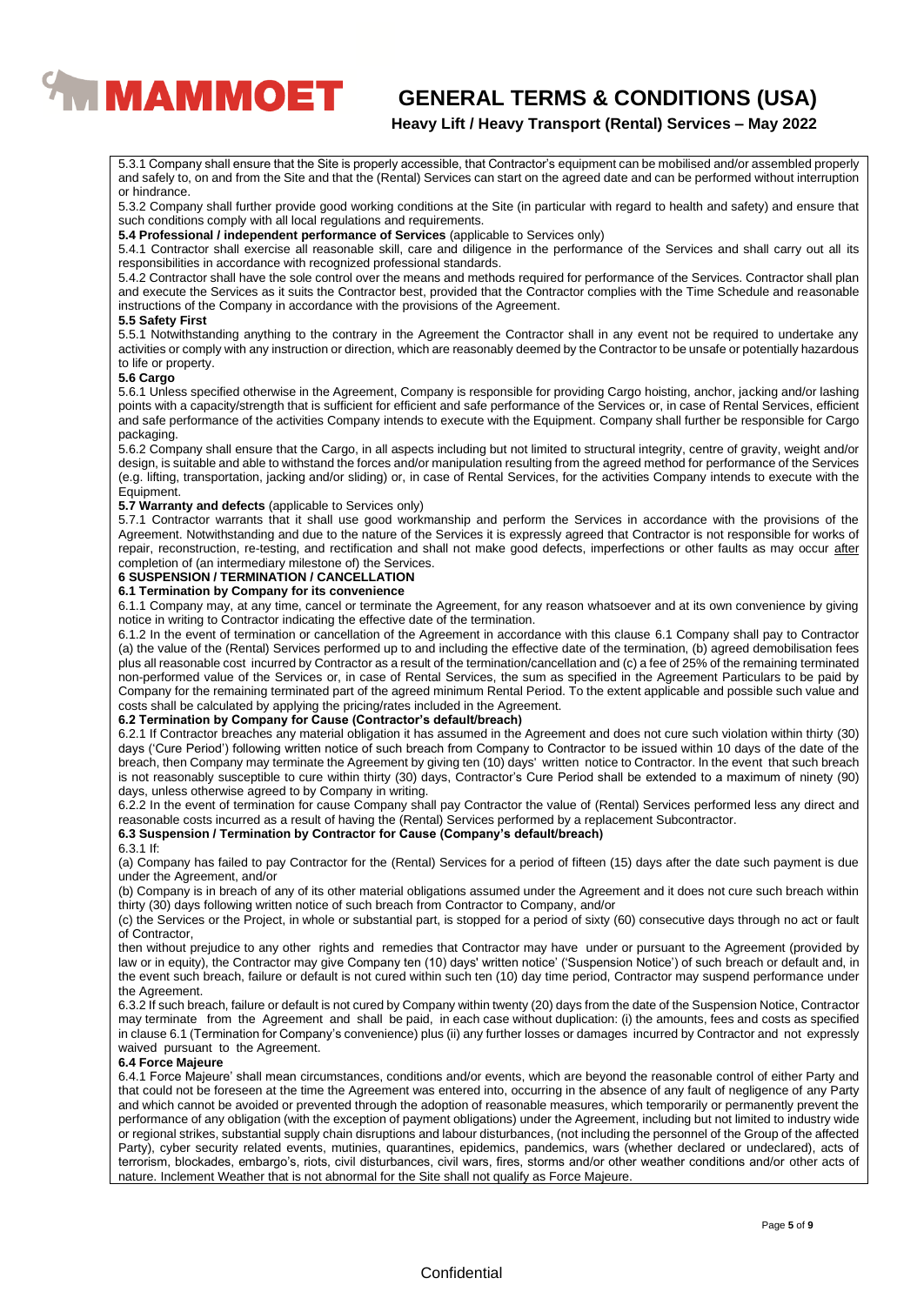# *MMAMMOET*

# **GENERAL TERMS & CONDITIONS (USA)**

**Heavy Lift / Heavy Transport (Rental) Services – May 2022**

6.4.2 In the event that the performance of obligations under the Agreement is temporarily prevented due to a Force Majeure occurrence, the Force Majeure occurrence will only have the effect of deferring the performance of those obligations (excluding payment obligations), and shall not serve to relieve any party of other obligations under the Agreement.

6.4.3 Promptly upon the occurrence of Force Majeure, the affected Party shall give written notice to the other Party, citing the Force Majeure event, the effect of this event upon the party's contractual obligations, and the extent of mitigation action taken. The affected Party shall make all reasonable effort to mitigate and reduce to a minimum the effects of the Force Majeure.

6.4.4 In case of Force Majeure, the Contractor shall be granted such time extension – and accordingly the Time Schedule and Completion Date or, in case of Rental Services the Rental Period, shall be adjusted - as is reasonably necessary to reflect the effect of the delay.

6.4.5 Unless agreed otherwise in writing, either Party will be allowed to terminate the Agreement in case of a Force Majeure event lasting fifteen (15) days or more. In the event of such termination Company shall only be obliged to pay the value of the Services performed and all reasonable direct cost (including demobilisation costs) incurred as a result of this termination. To the extent applicable and possible such value and costs shall be calculated by applying the pricing/rates included in the Agreement.

#### **7 LIABILITY & INDEMNITY 7.1 General liability basis**

7.1.1 Contractor shall only be liable for any damage, loss, injury, expense and/or cost of any kind if and to the extent such damage, loss, injury, expense and/or cost is caused by negligent errors, acts, omissions or breach of contract by Contractor and/or any of its Subcontractors.

#### **7.2 Limitation of aggregate liability**

7.2.1 Except for the gross negligence or wilful misconduct on the part of Contractor and further to the fullest extent permitted by applicable law, Contractor's total aggregate liability whether in contract, in tort (including but not limited to negligence), for breach of statutory duty, in restitution, in law or in equity or for any cause of action whatsoever arising under or in connection with the Agreement for loss, damage, damages, cost, expense, expenses, disbursements, liability (including in respect of any fine or penalty) interest and costs, whether direct or indirect, present or future, actual or contingent, fixed or unascertained shall be limited to 50% of the Original Contract Sum. Company shall indemnify, defend and hold harmless Contractor Group for all damages, losses, claims, costs, liability etc. of Company Group exceeding the above mentioned limitation.

#### **7.3 Exclusion consequential loss liability**

7.3.1 Notwithstanding any of the indemnities and liabilities specifically referred to elsewhere in the Agreement, neither Party shall be liable, whether in contract, in tort (including but not limited to negligence), for breach of statutory duty, in restitution, in law or in equity or for any cause of action whatsoever arising under or in connection with the Contract, for any loss of profit or anticipated profit, loss of revenue, loss of turnover, loss of opportunity, loss of production, loss of use, loss of business, or any consequential or indirect losses whatsoever. Any loss or damage, as mentioned in this article, of Company Group shall be deemed loss or damage of Company. Any loss or damage, as mentioned in this article, of Contractor Group shall be deemed loss or damage of Contractor. Each party shall indemnify, defend and hold the other party harmless accordingly.

#### **8 INSURANCE**

#### **8.1 Contractor and Company provided standard insurance**

8.1.1 Each Party shall at its sole cost take out and maintain during the existence of the Agreement and the Services the following insurances:

(a) **Workers' Compensation and Employer's Liability** Insurance for its own personnel as prescribed by applicable laws

(b) **Commercial General Liability** (third party bodily injury and third party property damage) insurance with a coverage limit of USD 3,000,000 (three million USD) being a combined single limit per occurrence.

(c) **Automobile Liability** Insurance for the equipment that is owned, leased or hired by the Party (covering bodily injury and property damage) with limits of USD \$2,000,000 (two million USD) per occurrence.

(d) any other insurance required by the applicable law.

### **8.2 All-risk insurance provided by Company (CAR/Cargo insurance)**

8.2.1 Company shall take out and maintain, at its/their sole cost, or shall procure that any other member of the Company Group shall take out and maintain, for the duration of the Agreement and the Project, insurance(s) adequately covering at least physical loss or damage caused to or respectively caused by the Cargo at the Site and/or during transportation and/or (temporary) storage. Company shall also maintain (or arrange that its Group shall maintain) appropriate insurance covering damage to or loss of any other Site installations or other property owned by or otherwise in the care custody and control of Company Group such as but not limited to permanent construction and/or existing facility. These insurances shall in any event be primary to the insurances taken out by Contractor Group. The insurance policy provided by Company and/ any member of the Company Group shall be endorsed to waive subrogation against the Contractor Group. All policies of insurance provided by Company or Company Group shall name the Contractor and Contractor Group as additional insured.

## **8.3 All-risk insurance provided by Contractor (Equipment insurance)**

8.3.1 Contractor shall at its sole cost take out and maintain during the existence of the Agreement and the Services Equipment insurance for the Equipment that is owned, leased or hired by the Contractor in an amount of the full replacement value.

#### **8.4 Waiver of subrogation / naming as co-insured / insurance certificates**

8.4.1 The insurances taken out by each Party in accordance with clause 8.1 and 8.3 shall be endorsed to waive subrogation against the other Party and its respective Group and (except for the Workers' Compensation and Employer's Liability Insurances) will name the other Party and its respective Group as additional insured. The waiver of subrogation and the naming as additional-insured however only apply to the extent that the respective Party has assumed any liabilities under the Agreement. Each Party shall issue certificates of insurances to evidence the existence of the insurances.

#### **8.5 Liability for insurance deductible**

8.5.1 A Party shall pay or reimburse the other Party for deductibles on the insurance policies taken out by the other Party to the extent that its negligence or fault under the Agreement gave rise to any claim on such policies. The liability to pay or

reimburse the deductible amount shall be limited USD 100,000 (one hundred thousand USD) per occurrence).

#### **9 GOVERNING LAW AND DISPUTE RESOLUTION**

#### **9.1 Governing law**

9.1.1 The Agreement will be governed by and construed in accordance with laws of Texas.

#### **9.2 Disputes**

9.2.1 A Party may notify the other Party in writing that a Dispute has arisen. The Parties will, in the first instance, attempt to resolve the Dispute by entering into good faith negotiations. If, within thirty (30) days from the date of notification, the Parties do not reach agreement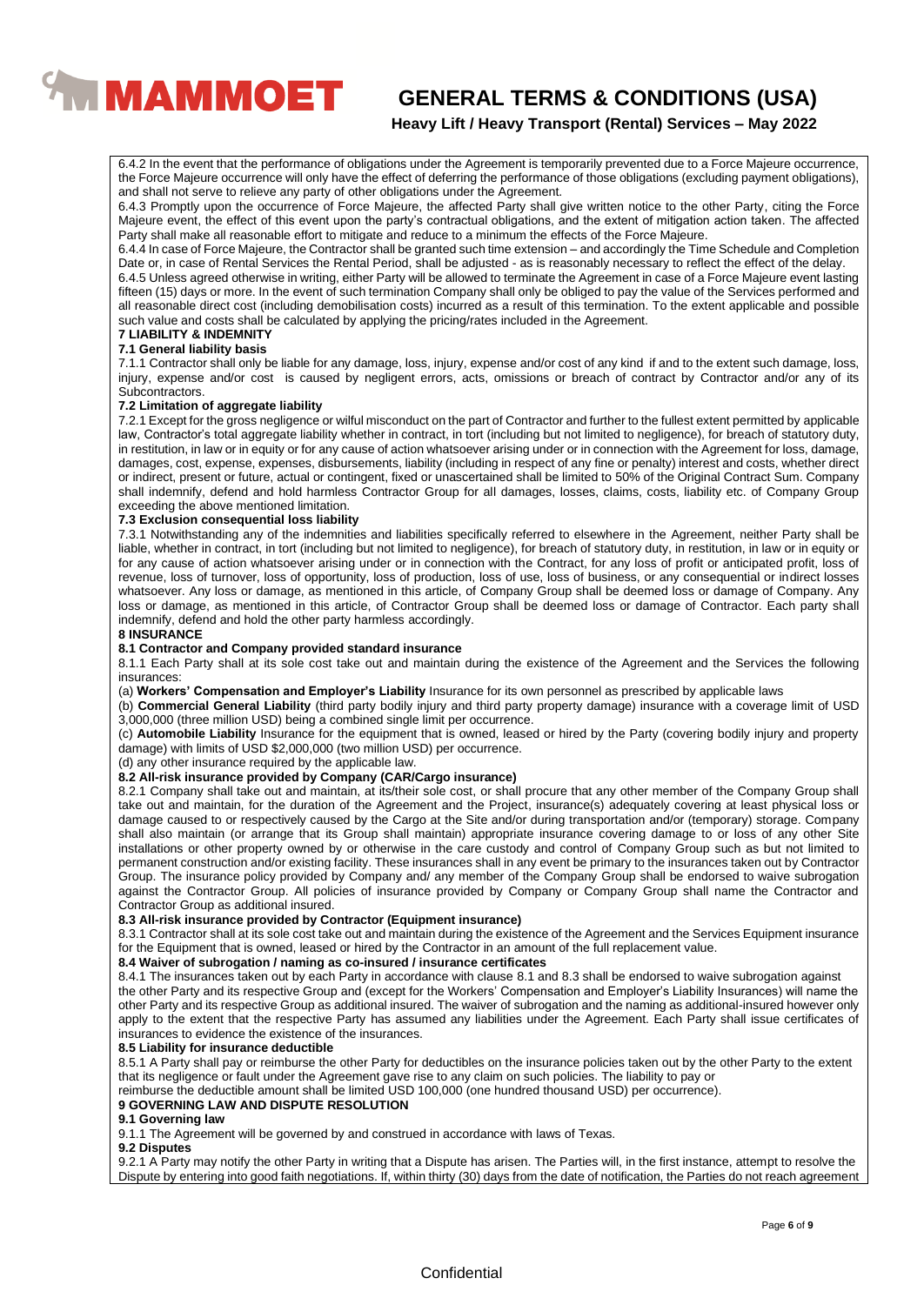

 **GENERAL TERMS & CONDITIONS (USA)**

**Heavy Lift / Heavy Transport (Rental) Services – May 2022**

on the resolution of the dispute, each Party may refer such dispute to arbitration as set out in clause 9.2.2.

9.2.2 All disputes arising out of or in connection with the Agreement that are not resolved in accordance via good faith negotiations in accordance with clause 9.2.1 shall be finally settled under the Rules of Arbitration of the American Arbitration Association by three arbitrators: one appointed by Contractor, one appointed by Company and one appointed by the other two arbitrators. The seat, or legal place, of arbitration shall be Houston, Texas.

9.2.3 Nothing contained in the clauses 9.2.1 and 9.2.2 shall be construed to prohibit any Party from making an application to any court of competent jurisdiction for an order of specific performance, including but not limited to payment for undisputed invoices owed by Company to Contractor, or for other injunctive or equitable relief as long as the arbitral tribunal contemplated in this Section 9.2.1 has not yet been formed.

#### **10 MISCELLANEOUS**

#### **10.1 Notices**

10.1.1 All notices, demands, claims or other communication under the Agreement to the Parties shall be in the English language and shall be considered to have been duly given or made when delivered in writing by registered mail, email or a courier to the Party and addressed to the person(s) and address(es) specified in or pursuant to the Agreement or, in the absence thereof, when delivered via courier to the Party's registered office address or another address specified by the receiving Party in writing.

#### **10.2 Business ethics and anti-bribery**

10.2.1 Each Party agrees, in its performance of its obligations under the Agreement, to comply, and to cause its affiliated companies to comply, with all applicable laws, including any and all international rules and regulations related to bribery issues (such as but not limited to *Chapter VII 'Combatting Bribery, Bribe Solicitation and Extortion', Article 1 of the OECD Guidelines for Multinational Enterprises*) and EU and U.S. Trade Sanctions and Export Control Laws.

10.2.2 Neither Party shall knowingly take any action that would cause the other Party to be in violation of any applicable laws. Further, each Party shall immediately notify the other Party if such Party has any information or suspicion that there may be a violation of any applicable laws in connection with the performance of activities under the Agreement.

#### **10.3 Intellectual Property**

10.3.1 All documentation is and will remain the property of the Party that has supplied it to the other Party.

10.3.2 All intellectual property rights related to information and/or documents provided in relation to the Project or Services and as may be further defined in the Agreement Particulars ('**Intellectual Property**'), if any, are and will remain vested in the Party that has supplied the documents and/or information to the other Party.

10.3.3 Any concept, product, process (patentable or otherwise), copyrightable material (including without limitation documents,

specifications, calculations, maps, sketches, notes, reports, data, models, samples, drawings, designs, videos and electronic software) or other information first conceived, reduced to practice or created by any member of Contractor Group in the performance of the Services (and with respect to any subcontractors, their respective scope) under this Agreement (collectively, 'Work Product') shall be the property of the Contractor. Title shall have passed principally upon the earliest of conception, reduction to practice or creation, as applicable, whether or not delivered to the Contractor at the time of conception, reduction to practice or creation.

10.3.4 Each Party shall indemnify, protect, defend and hold harmless the other Party for any and all damages, losses, claims, actions or proceedings arising out of any patent infringement by that Party and in relation to the Services, including but not limited to reimbursement of royalties or similar charges paid by the other Party.

#### **10.4 Confidential Information**

10.4.1 '**Confidential Information**' shall mean any and all information disclosed (whether orally, in writing or by any other means) by the disclosing Party to the receiving Party, whether before or for a period of 5 years after the date of the Agreement, whether marked confidential or by its nature to be reasonably deemed confidential, including but not limited to information relating to that Party's operations, processes, plans or intentions, production information, know-how, copyrights, design rights, trade secrets, market opportunities, business affairs, but shall not include any part of such information which:

(a) is in or comes into the public domain in any way without breach of the Agreement by a receiving Party or any person to whom it makes disclosure; or

(b) the receiving Party can show:

(i) was in its possession or known to it by being in its use or being recorded in its files prior to receipt from the disclosing Party and was not acquired by the receiving Party from the disclosing Party under an obligation of confidence; or

(ii) to have been independently developed by the receiving Party without recourse to the Confidential Information; or

(iii) the receiving Party obtains or has available from a source other than the disclosing Party without breach by the receiving Party or such source of any obligation of confidentiality or non-use.

10.4.2 In relation to Confidential Information received from the other Party or from a third party on behalf of the other Party, the disclosing Party and the receiving Party agree as follows:

(i) To treat the Confidential Information in confidence and to use it only for the purpose of the Agreement and performance of Services provided hereunder;

(ii) Not to copy or write down any part of the Confidential Information except as is reasonably necessary for the for the purpose of the Agreement and performance of Services provided hereunder;

(iii) To disclose the Confidential Information only to its directors, officers and employees (including directors, officers and employees of the receiving Party's Group) that need to know the Confidential Information for the purpose of the Agreement and performance of Services provided hereunder;

(iv) To treat the Confidential Information with the same degree of care and with sufficient protection from unauthorised disclosure as the receiving Party uses to maintain its own confidential or proprietary information.

10.4.3 Subject to applicable data preservation law, at the request of the disclosing Party the receiving Party shall promptly return all documents, materials and records and all copies of the Confidential Information to the disclosing Party and permanently delete any such Confidential Information from any electronic storage media or memory;

10.4.4 Notwithstanding the foregoing, each Party may disclose Confidential Information to the extent required by law or court order, provided that the originally disclosing Party receives written advance notice of the requested disclosure promptly and has a reasonable opportunity to object to the disclosure and seek a protective order prior to the receiving party making such disclosure. The obligations of this paragraph 10.4 shall survive the termination of the Agreement.

#### **10.5 No assignment / transfer**

10.5.1 The Agreement shall be binding upon and inure to the benefit of the parties hereto and their respective permitted successors and assigns. No party shall have the right to assign, transfer, pledge, encumber or otherwise affect its obligations and rights under the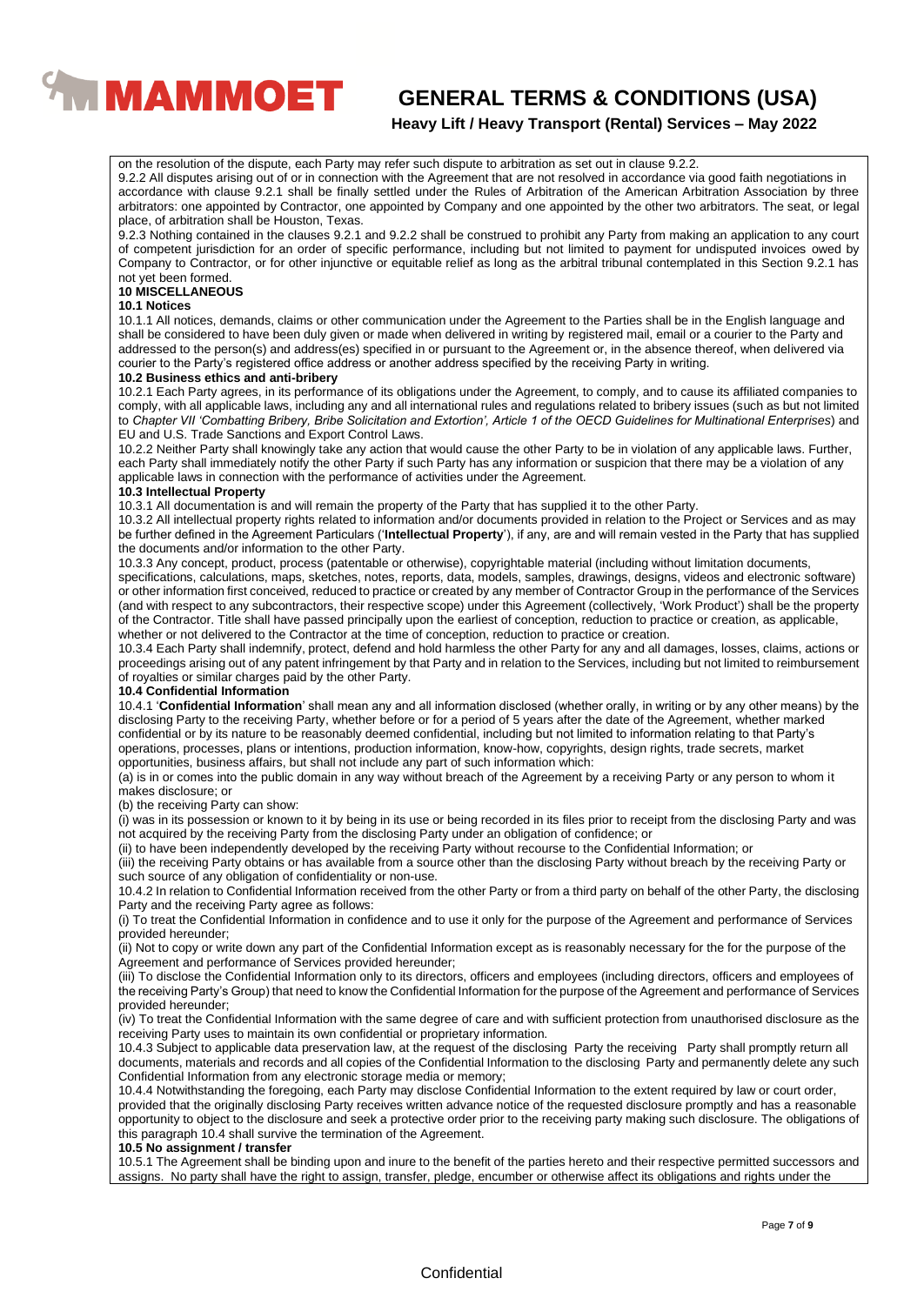

Agreement (hereafter, collectively, '**Assign**') without the written consent of the other party, which may be granted or withheld in its sole discretion.

10.5.2 Any attempt by any of the parties to assign any of its obligations and rights hereunder, without such consent, shall be void and without effect and shall not affect its obligations under the Agreement.

#### **10.6 Entire agreement**

10.6.1 The Agreement constitutes the entire agreement and understanding of the Parties and supersedes all prior written or oral agreements or understandings with respect to the subject matter hereof.

#### **10.7 Partial invalidity**

If any term, covenant, condition, or provision of the Agreement or the application thereof to any person or circumstance shall to any extent be invalid or unenforceable, the remainder of the Agreement or application of such term or provision to persons or circumstances other than those as to which it is held to be invalid or unenforceable shall not be affected thereby and each term, covenant, condition, or provision of the Agreement shall be valid and shall be enforceable to the fullest extent permitted by law.

#### **PART IV – RENTAL SPECIAL CONDITIONS**

#### **1 EQUIPMENT RENTAL SPECIFIC CONDITIONS**

#### **1.1 Condition of Equipment upon delivery and return**

1.1.1 Upon delivery, the Equipment will be of good quality, in good working order, properly serviced and in good maintenance, free of defects and fit to operate within its Specifications and Capacity.

1.1.2 Parties will jointly inspect the condition of the Equipment immediately upon delivery on Site after which a written inspection report will be confirmed between Parties in writing. Any visible defects must be reported to Contractor during the inspection, failing which Company shall be deemed to have received the Equipment without any visible defects.

1.1.3 Company shall return the Equipment in the same condition that existed at the time of delivery to Company, ordinary wear and tear Excepted, failing which Company shall compensate Contractor for all reasonable costs or damages incurred due to non-compliance with this clause 1.1.3

#### **1.2 Equipment use**

1.2.1 Company may only use the Equipment on the Site and in accordance with the Equipment Specifications and Capacity and (if provided by Company) only by use of properly qualified and trained personnel.

1.2.2 Company may not in any way rent or sub-rent the Equipment and/or grant any rights, of whatever nature, to or in the Equipment to any Third Party or any other member of Company Group.

#### **1.3 Equipment ownership rights**

1.3.1 Contractor retains all ownership rights in the Equipment and Company shall not take any action inconsistent with the Contractor's ownership of the Equipment, including any sale, transfer, modification, or encumbrance thereof or any attempt to take any such actions. Company shall give Contractor immediate written notice as soon as it becomes aware that any piece of Equipment may be - or has actually been - seized or shall/has become affected by similar measures, (to be) taken by any party.

1.3.2 Contractor is entitled at all times to replace Equipment (pieces) provided the replacement Equipment is of equal or better quality and further provided that such replacement shall not materially (adversely) impact Company's work schedule.

#### **1.4 Mobilization and demobilization**

1.4.1 Unless specified otherwise in the Agreement Particulars, Contractor shall, at Company's cost as specified in the Agreement Particulars be responsible for mobilisation and demobilisation of the Equipment.

1.4.2 If and to the extent mobilisation and/or demobilisation is carried out by Company Group, Company shall at the end of the Rental Period (or extension thereof), or immediately upon the termination of the Rental Period if that is earlier, return the Equipment to the delivery location or any other location as directed by Contractor.

#### **1.5 Consumables, maintenance and repair**

1.5.1Unless otherwise agreed in the Agreement Particulars:

(a) The Rental Rates and Contract Sum exclude consumables such as water, power, electricity, gas-oil, lubricants and/or temporary nuts and bolts, and the supply of such items is all solely Company's responsibility (at its own cost).

(b) Contractor shall perform the non-regular maintenance and repair of the Equipment. Company may not, without prior permission in writing from Contractor, perform any non-regular maintenance and repair of the Equipment.

(c) Company shall bear the costs of all repair and/or maintenance of Equipment needed during the Rental Period and until redelivery to Contractor, including but not limited to costs of labour, materials, travelling expenses and transportation costs, unless the repair or maintenance is due to negligent acts and/or omissions by the Personnel (provided by Contractor) or due to internal defects in the Equipment, regardless if during use or during return.

#### **1.6 Liability and indemnity**

1.6.1 Company shall be liable for any damage, loss, injury, expense and/or cost of any kind if and to the extent such damage, loss, injury, expense and/or cost is caused by negligent errors, acts, omissions or breach of contract by Company and/or any of its Subcontractors. **1.7 Insurance**

1.7.1 Company shall at its sole cost take out and maintain during the Rental Period, for the Equipment that is leased or hired by the Company, all risk insurance in an amount of the full replacement value. The insurance shall name Contractor as loss payee, be endorsed to waiver subrogation against the Contractor Group and name the Contractor Group as additional insured. The Company shall issue a certificate of insurances to evidence the existence of the insurance.

#### **2 PERSONNEL RENTAL SPECIFIC CONDITIONS**

#### **2.1 Personnel – Company provided**

2.1.1If and to the extent operation of the Equipment will be undertaken by Company Group, Company shall ensure that the personnel operating the Equipment is fully qualified, licensed and skilled to do so. Company shall indemnify and hold harmless Contractor Group from claims, liabilities, costs, damages and expenses of every kind and nature resulting from all acts and omissions of such personnel, whether employed by Company or not.

#### **2.2 Personnel – Contractor provided**

2.2.1 If and to the extent operation of the Equipment will be undertaken by Personnel, Contractor shall ensure that the Personnel is fully qualified, licensed and skilled to do so. Such Personnel shall however at all times be deemed borrowed servants and shall perform any work under the supervision, direction and control and on behalf of Company. Contractor's responsibility is explicitly limited to providing fully qualified, skilled and licensed Personnel.

2.2.2 Company shall be fully responsible for and indemnify and hold harmless Contractor Group from claims, liabilities, costs, damages